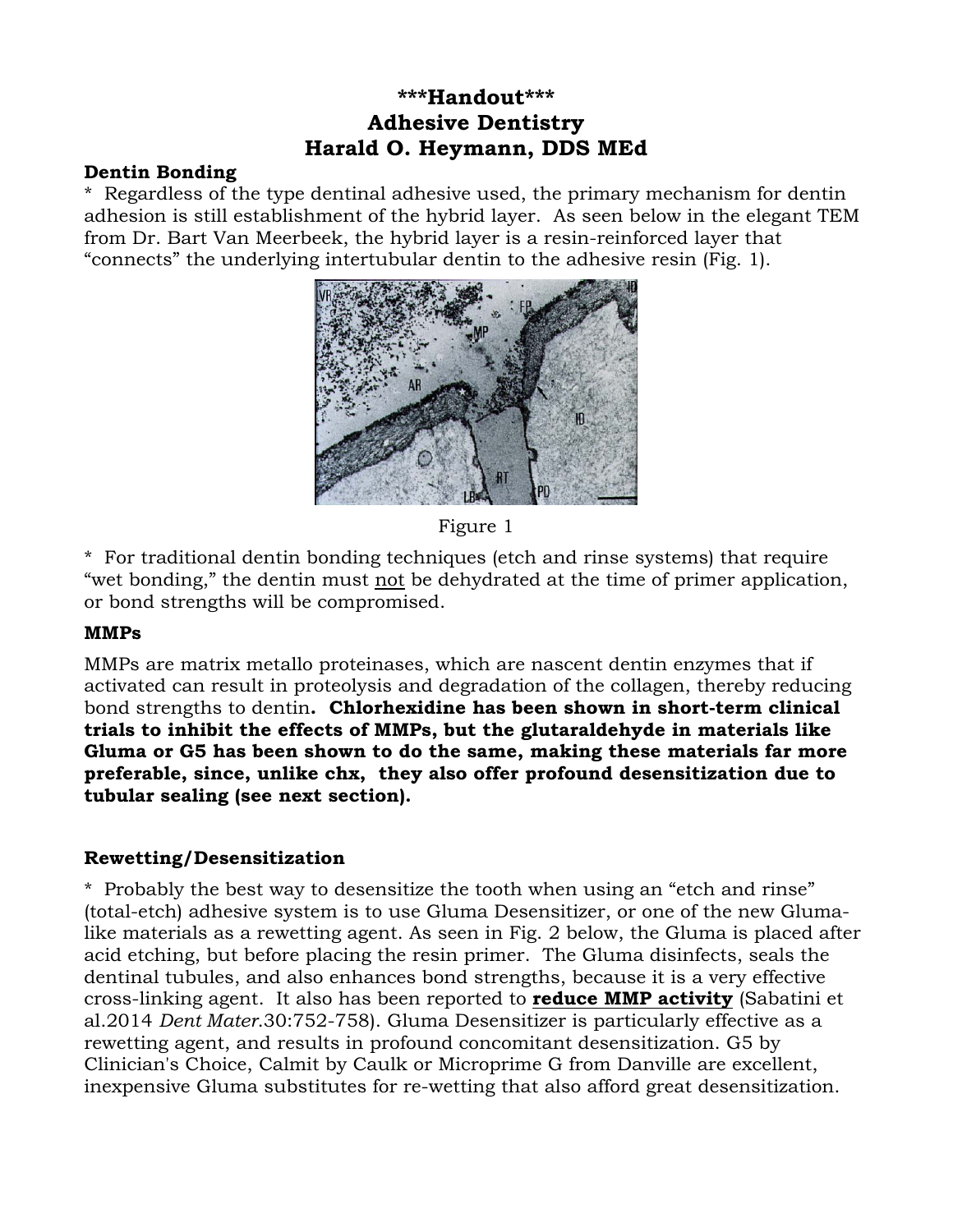

Figure 2

# **Bonding Systems**

\*Currently, four basic types of dentinal adhesives exist: Two total-etch (multi-bottle systems & one-bottle) and two self-etch systems (two-step and all-in-ones). The steps involved in each system are seen below in Figure 3.







Heymann

## **Multi-Bottle Systems**

\* Classic multi-bottle adhesive systems such as and All Bond 2 (BISCO), OptiBond FL (Kerr), and Scotchbond MP Plus (3M ESPE), are still the **"gold standards"** in adhesive dentistry (Figure 4). Their clinical performance has been validated with clinical trials that reveal superior results when compared to virtually all subsequent adhesive systems. Newer versions of some of these materials have since been reintroduced, some in unidosed versions. Many are also now radiopaque.

## **Self Etching Primers**

\* Self-etching primers simultaneously condition (etch) and prime the dentin (and enamel?), and are the predominantly used adhesive systems used today.

\* Two primary types of self-etching primers exist:

-Two-step, self-etch adhesives, where an acidic self-etch primer is used instead of phosphoric acid to etch the enamel and dentin, followed by the application of the adhesive.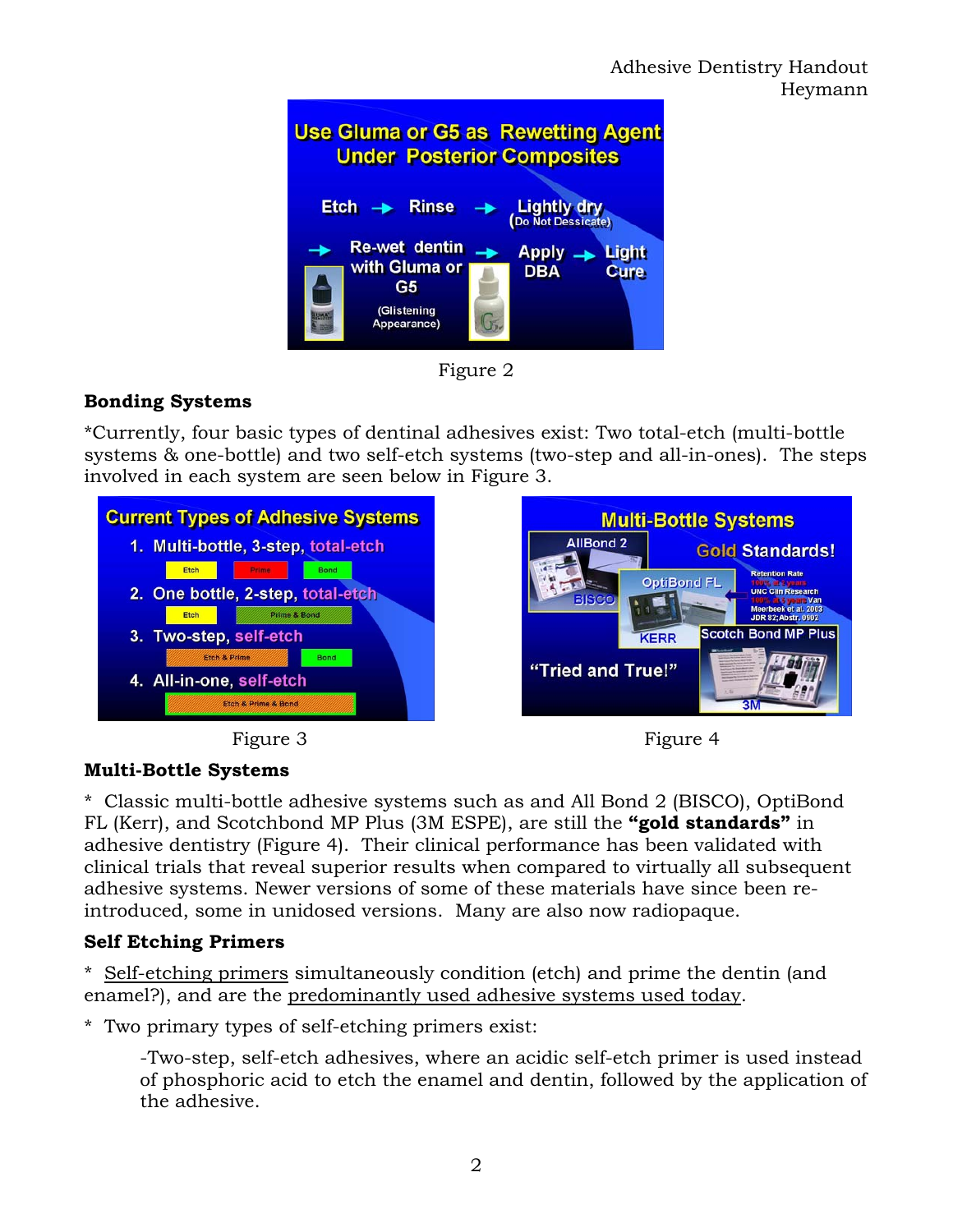Adhesive Dentistry Handout Heymann

 -One-step "all-in-one" adhesives where etching, priming and bonding occur simultaneously through application of the self-etch primer. Most current SE materials fall into this category.

Historical examples of two-step self-etch materials include Clearfil SE Bond (Kuraray), Tyrian (Bisco), Adhese SE (Vivadent). Examples of "all-in-one" self-etching primers have included Adper Prompt L-Pop (3M-ESPE), Xeno IV (Caulk), i-Bond (Heraeus Kulzer), S3 Bond (Kuraray) and Optibond All-in-One (Kerr). (See Figures 6- A & B). Clearfil SE Bond has demonstrated particularly good performance in clinical trials, in part due to the incorporation of MDP monomer that enhances adhesion.



Figure 6-A Figure 6-B



# **Advantages of Self-Etching Primers:**

- Simple to use. Don't underestimate this quality. These are virtually "idiot proof."
- Eliminates variables associated with "wet bonding" (eg. how wet is wet?)
- Depth of etch is self-limiting.
- Sensitivity is reduced, even with incomplete coverage (smear plugs still intact in areas not covered).

## **Disadvantages of Self-Etching Primers:**

- Bond strengths to enamel are typically lower than for total-etch adhesives.
- Bond strengths to self-cured composites are poor for most (Swift, et al. *J Prosthodont* 1998; 7:256-260 and Sanares et al. *Dent Mater* 2001; 17:542-556).
- Clinical performance quite variable; bond durability questionable, especially for all-in-one types (hydrolysis?).

NOTE: **The most important bond for clinical success is the enamel bond**; problem is most self-etch materials do not offer great enamel bonds, especially to uncut enamel. If you elect to use a self-etch material, a "selective etch" of enamel with phosphoric acid is not a bad idea. However, total-etch systems used with a Gluma-type desensitizer are still best.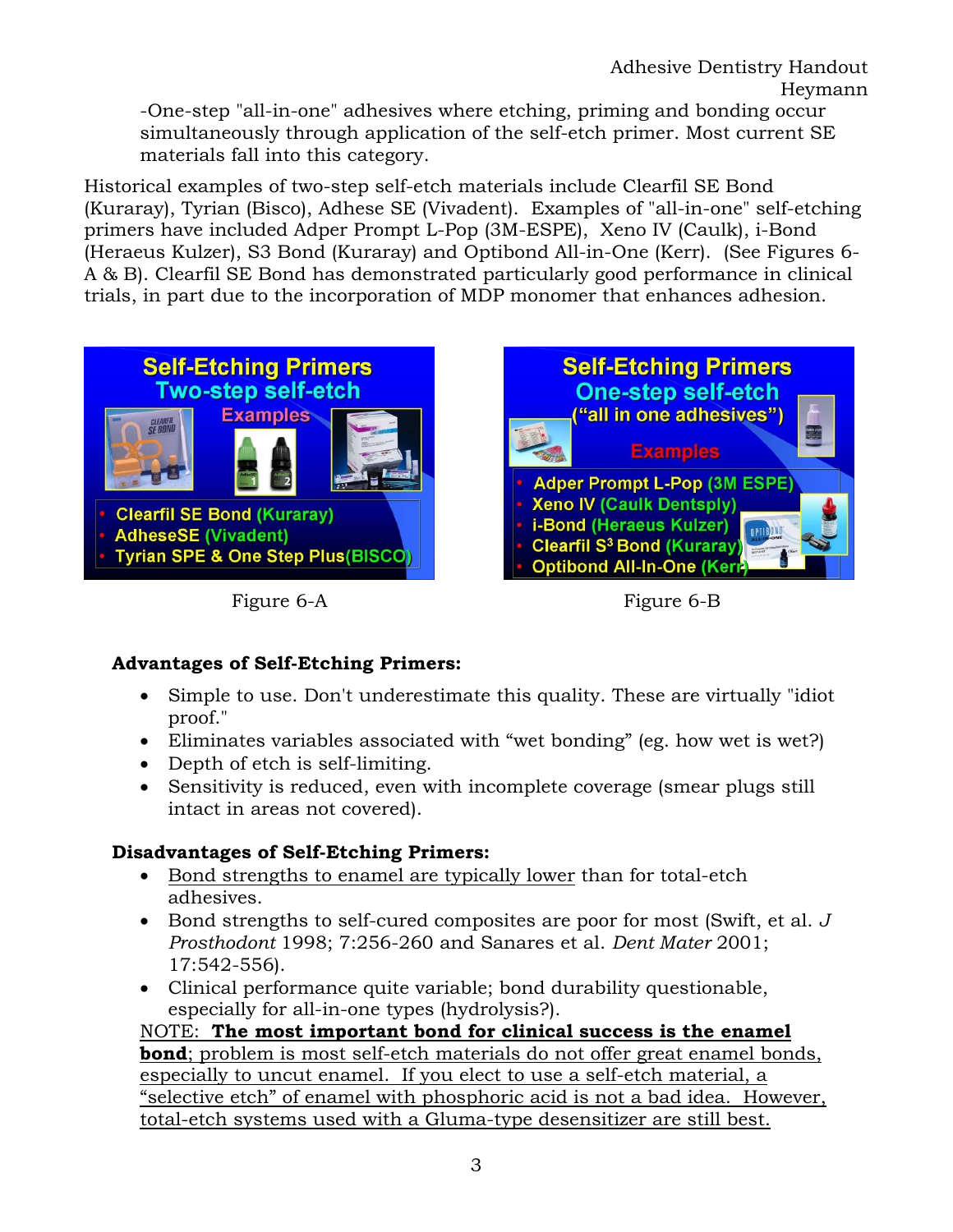#### **New "Universal" Adhesive Systems**

New SE systems have been introduced, but as noted in an excellent study by Pashley's group (Chen et al, J Dent, 2015), with regards to bonds to dentin, they are likely "old wine in new bottles" (Fig. 7) Granted additives like **MDP monomer** and silane afford some a broader range of substrates to which they can bond including zirconia and porcelain. However, **the biggest difference is that these new Universal adhesives are being recommended for use with "selective etch" or "total etch," which will immediately result in better bonds to enamel and improved clinical performance long-term**. This attitudinal change by manufacturers is welcomed and overdue!



Fig. 7

3M ESPE's Universal Bond, Caulk's Prime & Bond Elect, and Bisco's All-Bond Universal are examples of current "universal" adhesives But as with all new materials, ample clinical validation is ultimately needed.

Even though "universal" adhesives can be used as self-etch adhesives, it is recommended that whenever enamel margins are present, a **selective-etch of enamel or a total-etch approach be used**, since bonds to enamel are essential to clinical success.

### **Compatibility with Self-Cured Composites**

\* As noted above for self-etching adhesives, categorically light-cured adhesives of any type that are inherently acidic are not very compatible with self-cured composites (Swift, et al. *J Prosthodont* 1998; 7:256-260 and Sanares et al. *Dent Mater* 2001; 17:542-556). For that reason, some adhesives offer dual-cured versions that consist of the adhesive and a self-cure activator that affords the resulting adhesive some compatibility with self-cured composites (core materials, etc.). Historically multi-bottle etch and rinse systems (total etch) have been known to be compatible with both light and self-cured resins, since the final adhesive component is effectively neutral in pH, and therefore will not interfere with bonding. The same is true for Kerr's new OptiBond XTR, which is a "throw" back" to the old multi-bottle systems in many ways.